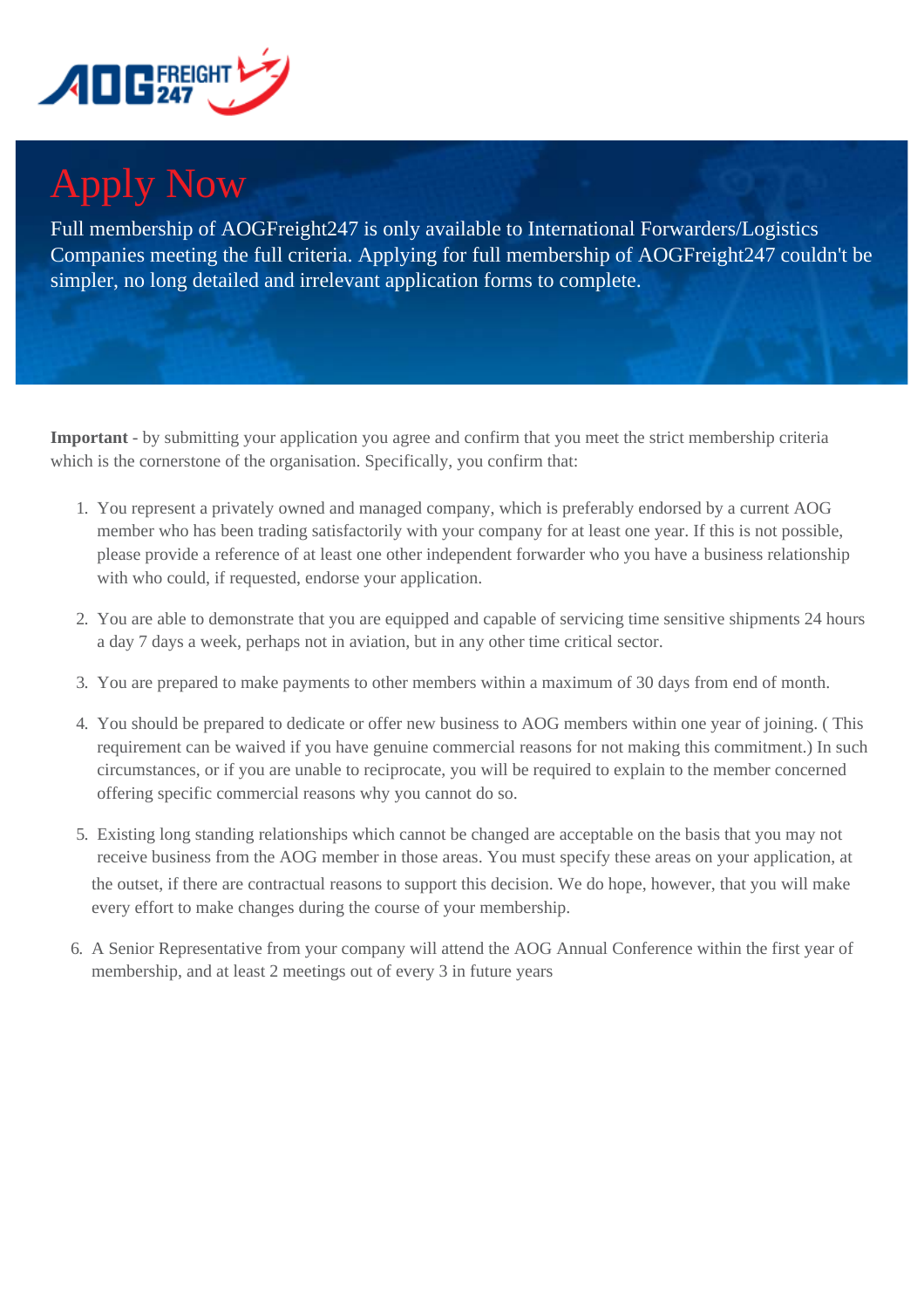Which location/area are you applying for? \*

## About You

Full legal name of Company \*

Start Up Date (dd/mm/yyyy)

## **Full Address of Head Office**

Street Address

Address Line 2

**City** 

State / Province / Region

Postal / Zip Code

Country

Phone Number \*

Fax Number

Email \*

Website \*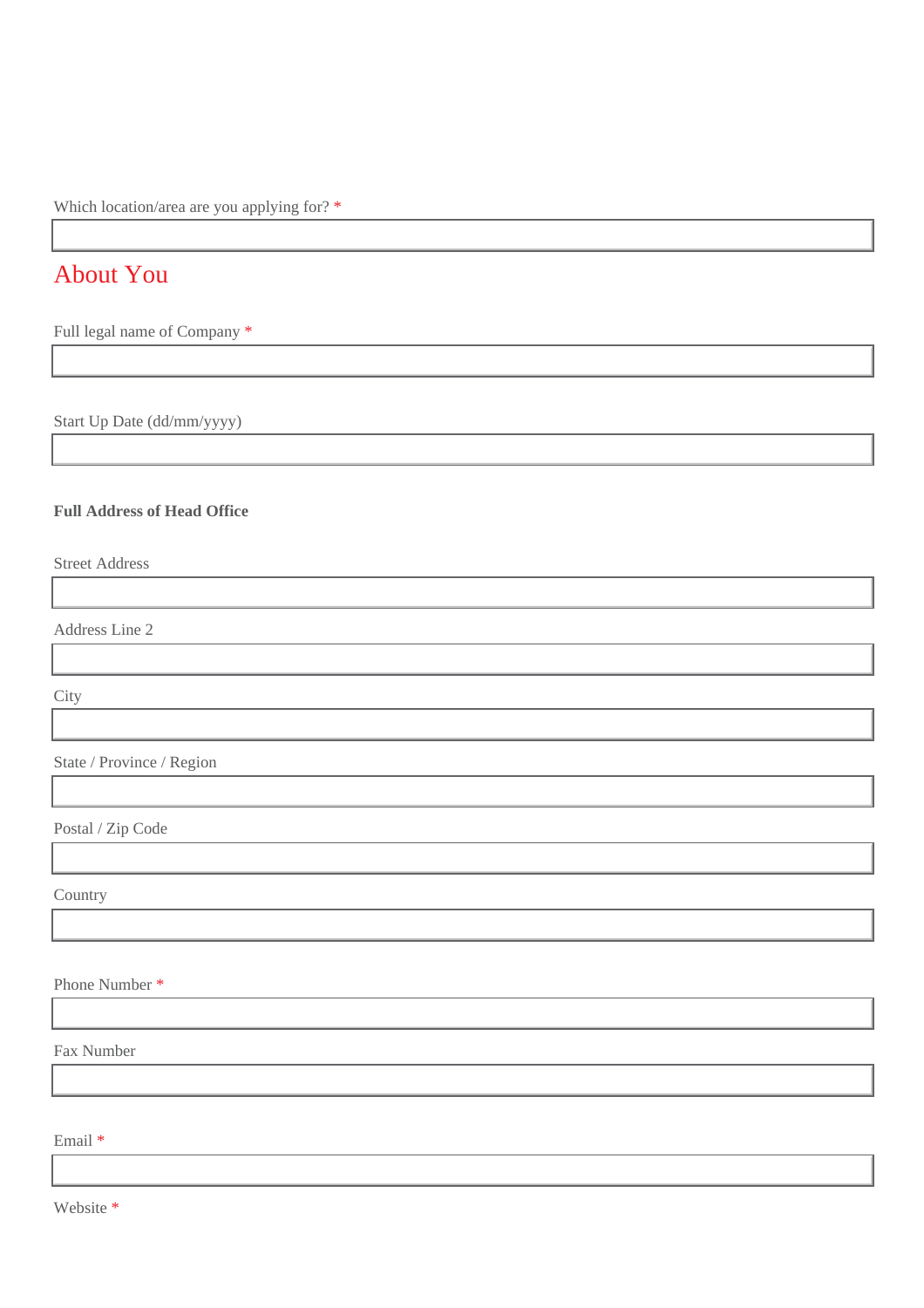| Name of Principal shareholders * |  |  |
|----------------------------------|--|--|
|----------------------------------|--|--|

| How did you learn about the<br>AOG Freight 247 Network? | $\Box$ Recommendation from another member<br>if yes, who? |  |  |
|---------------------------------------------------------|-----------------------------------------------------------|--|--|
|                                                         | Invitation from the network HQ                            |  |  |
|                                                         | <b>Internet Search Engine</b><br>$\Box$                   |  |  |
|                                                         |                                                           |  |  |
|                                                         | .                                                         |  |  |

| Does your company belong to any trade organisations, body or group (e.g. IATA)? (Preferred but not $\bigcirc$ |      |                |
|---------------------------------------------------------------------------------------------------------------|------|----------------|
| essential)                                                                                                    | Yes. | N <sub>0</sub> |
|                                                                                                               |      |                |

*If so, state names(s)*

Please name, if any, membership of similar time sensitive networks or associations.

| Your confirmation that you agree to send a nominated representative to the first annual meeting of |      |      |
|----------------------------------------------------------------------------------------------------|------|------|
| your membership                                                                                    | Yes. | - No |

Any time critical handling capabilities? *Please specify*

Do you have airlines or MRO supply distributors as customers?*Please specify*

24 Hour Contact Name

24 Hour Contact Phone Number